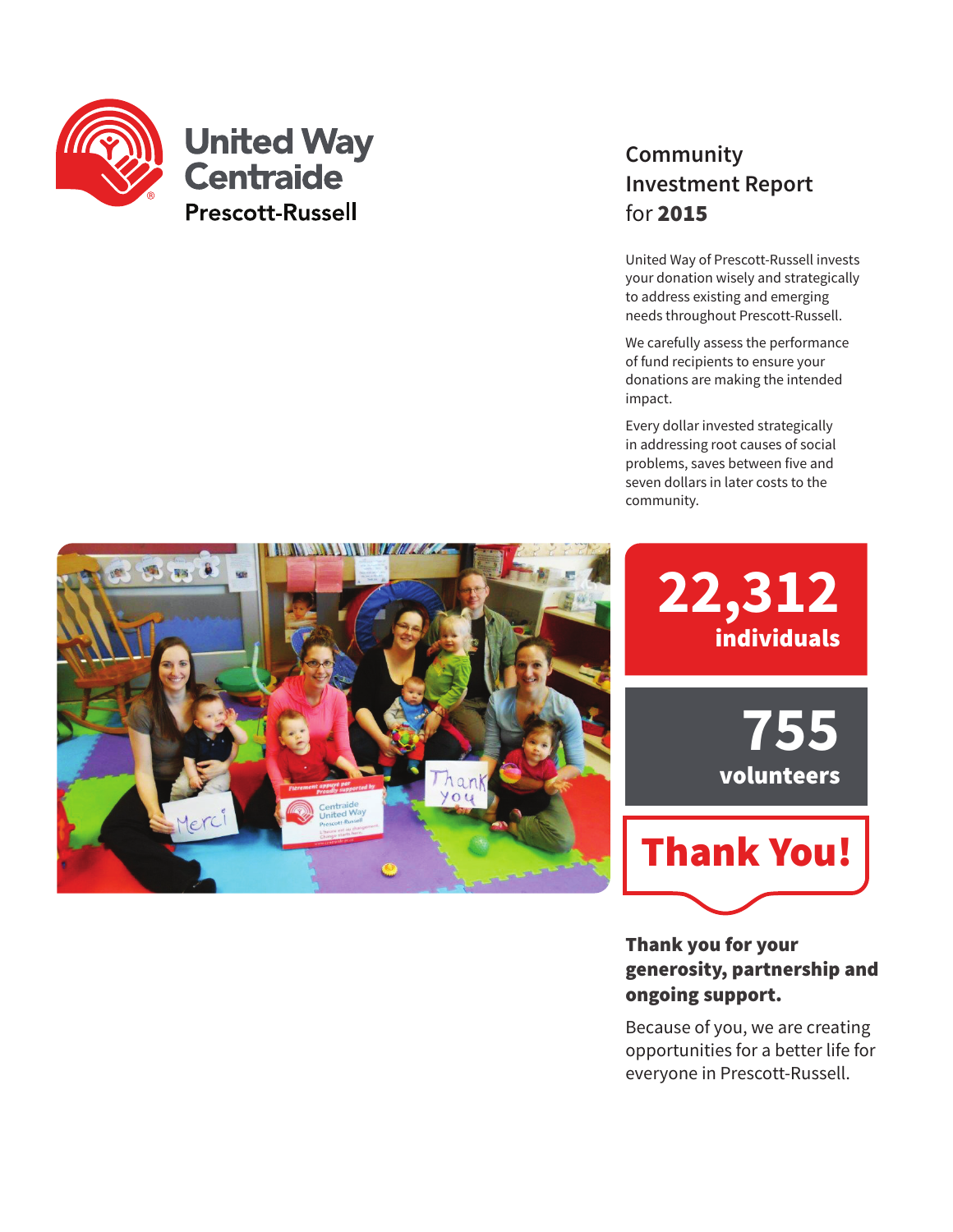# Together, we are helping **kids** be **all they can be**

We put children and youth on a path to success by investing in their development from early childhood to young adulthood – ensuring they have the *skills and opportunities* to become successful adults

| <b>ORGANIZATION</b>                                    |                                                | <b>PROJECT</b>                                                                                                                        | <b>COMMUNITY IMPACT</b>                                                                                                                                                                          |                              |      |
|--------------------------------------------------------|------------------------------------------------|---------------------------------------------------------------------------------------------------------------------------------------|--------------------------------------------------------------------------------------------------------------------------------------------------------------------------------------------------|------------------------------|------|
| <b>Centre Novas</b>                                    | $\blacktriangleright$<br>23<br>57              | <b>Prevention</b><br>presentations<br>to children and<br>adolescent females<br>to reduce their<br>vulnerability to<br>sexual violence | Presentations to 5 high schools<br>(ESC Plantagenet, L'Escale, Le Sommet, CEFEO<br>Rockland and Hawkesbury) and two elementary<br>schools (Ste-Trinité in Rockland and St-Joseph<br>in Wendover) | <b>Students</b><br>equipped  |      |
|                                                        |                                                |                                                                                                                                       | Students learn about how to protect themselves,<br>rights and responsibilities, dangers of online<br>exploitation, media/body image, and consent                                                 | <b>Volunteers</b>            |      |
| <b>Healthy Eating</b><br>for Better<br><b>Learning</b> | \$15000                                        | Provides a<br>nutritious<br>breakfast and<br>snack to children<br>attending Prescott-<br>Russell schools                              | Increases concentration in the classroom and<br>ensures that hunger or poor nutrition are not a<br>barrier to our children learning and growing<br>This program supports our local economy by    | <b>Tummies</b><br>filled     |      |
|                                                        |                                                |                                                                                                                                       | purchasing fresh healthy produce directly from<br>farmers in Prescott-Russell                                                                                                                    | <b>Volunteers</b>            | 65   |
|                                                        |                                                |                                                                                                                                       | In all 4 school boards in Prescott-Russell                                                                                                                                                       |                              |      |
| 100% actifs                                            | \$15000                                        | An after-school<br>program that<br>encourages<br>physical activity<br>and positive social<br>contacts                                 | Program for children (aged 9-12) attending<br>elementary school in Hawkesbury, L'Orignal,<br>St-Eugène and Vankleek Hill                                                                         | Youth<br>engaged             |      |
|                                                        |                                                |                                                                                                                                       | <b>Enables youth</b> to be more physically active,<br>in a supportive environment and surrounded by<br>positive teen and adult influences                                                        |                              |      |
|                                                        |                                                |                                                                                                                                       |                                                                                                                                                                                                  | <b>Volunteers</b>            |      |
| <b>Groupe Action</b>                                   | <u>8</u><br><u>In</u><br>$\blacktriangleright$ | Play groups and<br>child-centered<br>workshops to<br>improve literacy and<br>health for children<br>under 6                           | Daily playgroups held at family centers in<br>Rockland, Hawkesbury and Embrun, with<br>satellite programs in Alfred and Plantagenet                                                              | <b>Families</b><br>supported |      |
|                                                        | $\bullet$                                      |                                                                                                                                       | Parents connect with each other while<br>their children develop social, emotional and<br>academic readiness for success in school                                                                |                              |      |
|                                                        |                                                |                                                                                                                                       | Formula, diapers and transportation provided<br>for those in need                                                                                                                                | <b>Volunteers</b>            |      |
|                                                        |                                                |                                                                                                                                       | Last year, you helped 7112 children and<br>youth join programs that develop their<br>interests and confidence, and prepare<br>them to succeed                                                    | Children<br>and Youth        | 7112 |
|                                                        |                                                |                                                                                                                                       |                                                                                                                                                                                                  | <b>Volunteers</b>            | 92   |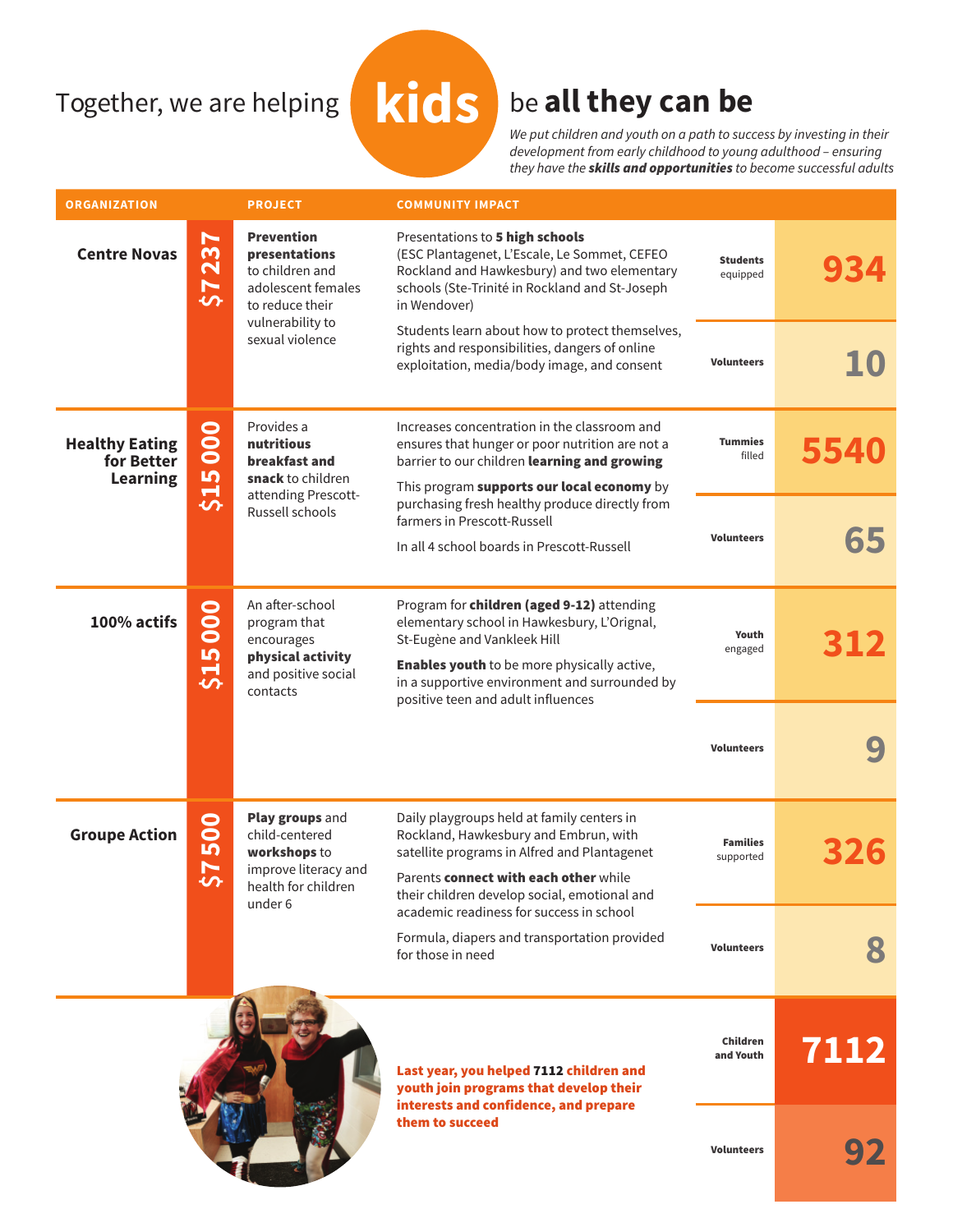## Together, we are **building** strong **communities**

Improving access to **social and health-related support services** while encouraging community engagement, integration, and settlement

| <b>ORGANIZATION</b>                                                       |                                                                     | <b>PROJECT</b>                                                                                                              | <b>COMMUNITY IMPACT</b>                                                                                                                                                                                        |                                  |      |
|---------------------------------------------------------------------------|---------------------------------------------------------------------|-----------------------------------------------------------------------------------------------------------------------------|----------------------------------------------------------------------------------------------------------------------------------------------------------------------------------------------------------------|----------------------------------|------|
| <b>Interlude House</b>                                                    | <b>250</b><br>511                                                   | Pattern-<br><b>Changing Group</b><br>- An educational<br>program to help<br>abused women                                    | Breaking the cycle of violence and victimization<br>by helping each woman to adopt a new way to<br>control her own life                                                                                        | Women<br>educated                | 26   |
|                                                                           |                                                                     |                                                                                                                             | Volunteers provide transportation and childcare<br>so mothers can attend                                                                                                                                       | <b>Volunteers</b>                | 6    |
|                                                                           |                                                                     | <b>Empowerment</b><br>workshops for girls                                                                                   | Workshops for girls aged 13-15 held at L'Escale<br>high school in Rockland and L'Académie de la<br>Seigneurie in Casselman                                                                                     | Girls<br>empowered               | 28   |
|                                                                           |                                                                     |                                                                                                                             | Prepared girls for the challenges of adolescent<br>body image, communication, relationships, self-<br>esteem, stress, social challenges and connecting<br>them with resources                                  | <b>Volunteers</b>                |      |
| <b>Regroupement</b><br><b>Autisme</b><br>Prescott-<br><b>Russell</b>      | $\bullet$<br>25<br>$\blacksquare$<br>$\frac{1}{2}$                  | Social and support<br>group to increase<br>the community<br>involvement of<br>people with autism                            | <b>Reduces social isolation</b> by providing<br>opportunities for social interactions for both the<br>individual and their family                                                                              | <b>Families</b><br>supported     | 38   |
|                                                                           |                                                                     |                                                                                                                             | Helps educate the public about inclusion and<br>how to interact with those with autism                                                                                                                         | <b>Volunteers</b>                | 6    |
| <b>Prescott-</b><br><b>Russell</b><br><b>Community</b><br><b>Services</b> | <u>င်္ဂ</u><br>$\mathbf{\Omega}$<br>$\blacksquare$<br>$\frac{1}{2}$ | Provides<br>comprehensive<br>services to seniors<br>so they may live<br>independently in<br>their home longer               | Isolated seniors living in Prescott-Russell<br>received a total of 56,384 services such as<br>transportation to medical appointments, daily<br>assistance, social dinners, meals on wheels,                    | <b>Seniors</b><br>supported      | 2850 |
|                                                                           |                                                                     |                                                                                                                             | and crisis intervention<br>41,208 volunteer hours contributed                                                                                                                                                  | <b>Volunteers</b>                | 486  |
| Canadian<br><b>Mental Health</b><br><b>Association</b>                    | <b>SOQ</b><br>7\$                                                   | <b>Mental health</b><br>promotion and<br>illness prevention<br>presentations in<br>workplaces, schools<br>and the community | Presentations on mental health and illnesses<br>and in 12 schools and 1 work place to educate<br>about the signs, causes, and treatment options<br>for mental illness and how to access community<br>resources | Community<br>members<br>informed | 4811 |
|                                                                           |                                                                     |                                                                                                                             | 11 of the 2144 students reached in school<br>presentations sought support for mental health<br>concerns immediately after the presentations                                                                    | <b>Volunteers</b>                |      |
| <b>Groupe Action</b>                                                      | 500<br>7\$                                                          | <b>Supports those</b><br>living with a<br>permanent physical<br>handicap                                                    | Individuals benefit from personal care,<br>companionship, equipment, medical/hygiene<br>supplies, and transportation                                                                                           | <b>Families</b><br>supported     | 109  |
|                                                                           |                                                                     |                                                                                                                             |                                                                                                                                                                                                                | <b>Volunteers</b>                |      |
|                                                                           |                                                                     |                                                                                                                             | Last year, you helped 7862 individuals<br>overcome personal challenges related                                                                                                                                 | <b>Persons</b>                   | 7862 |
|                                                                           |                                                                     |                                                                                                                             | to mental health and disabilities                                                                                                                                                                              | <b>Volunteers</b>                | 525  |